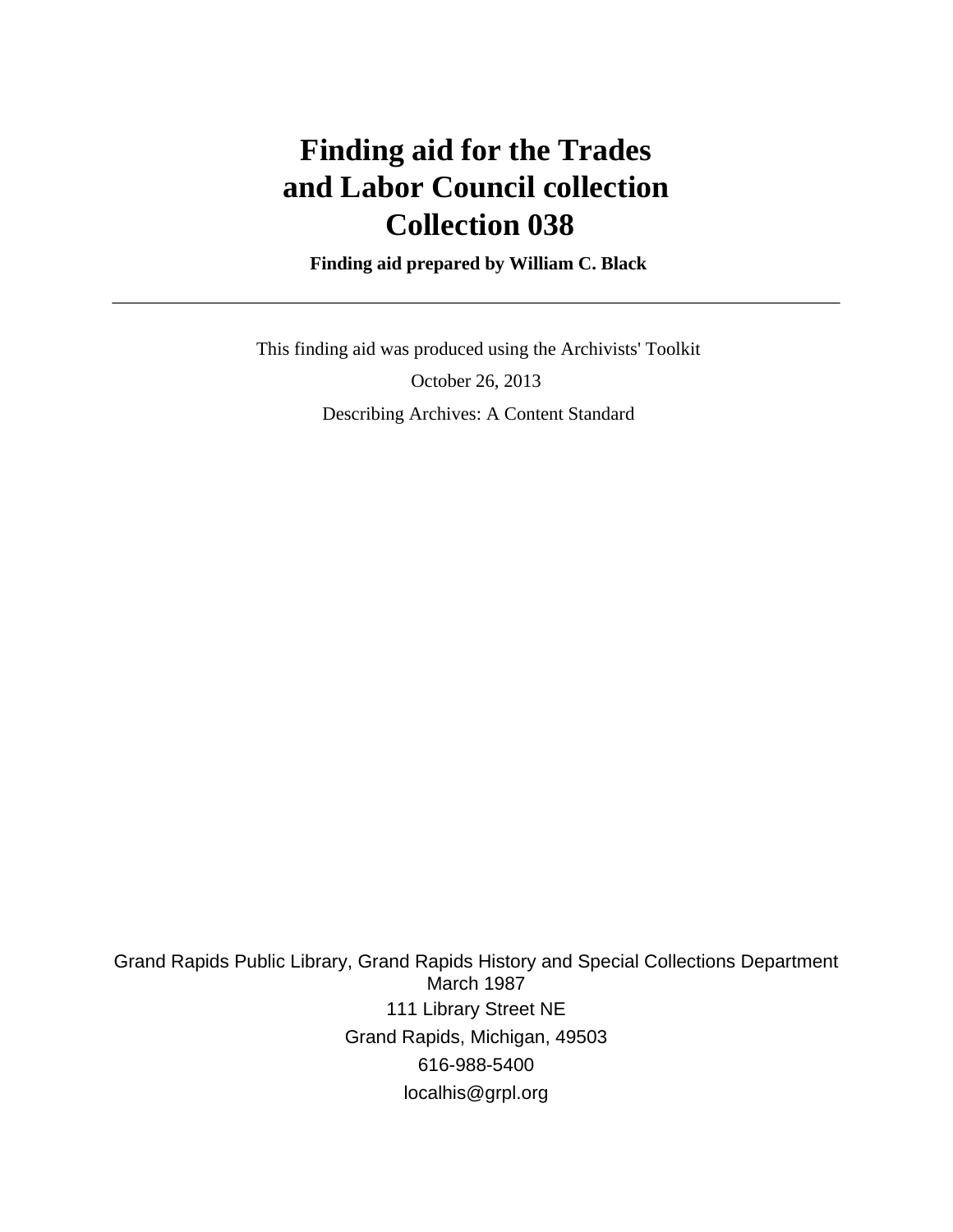## **Table of Contents**

 $\overline{\phantom{a}}$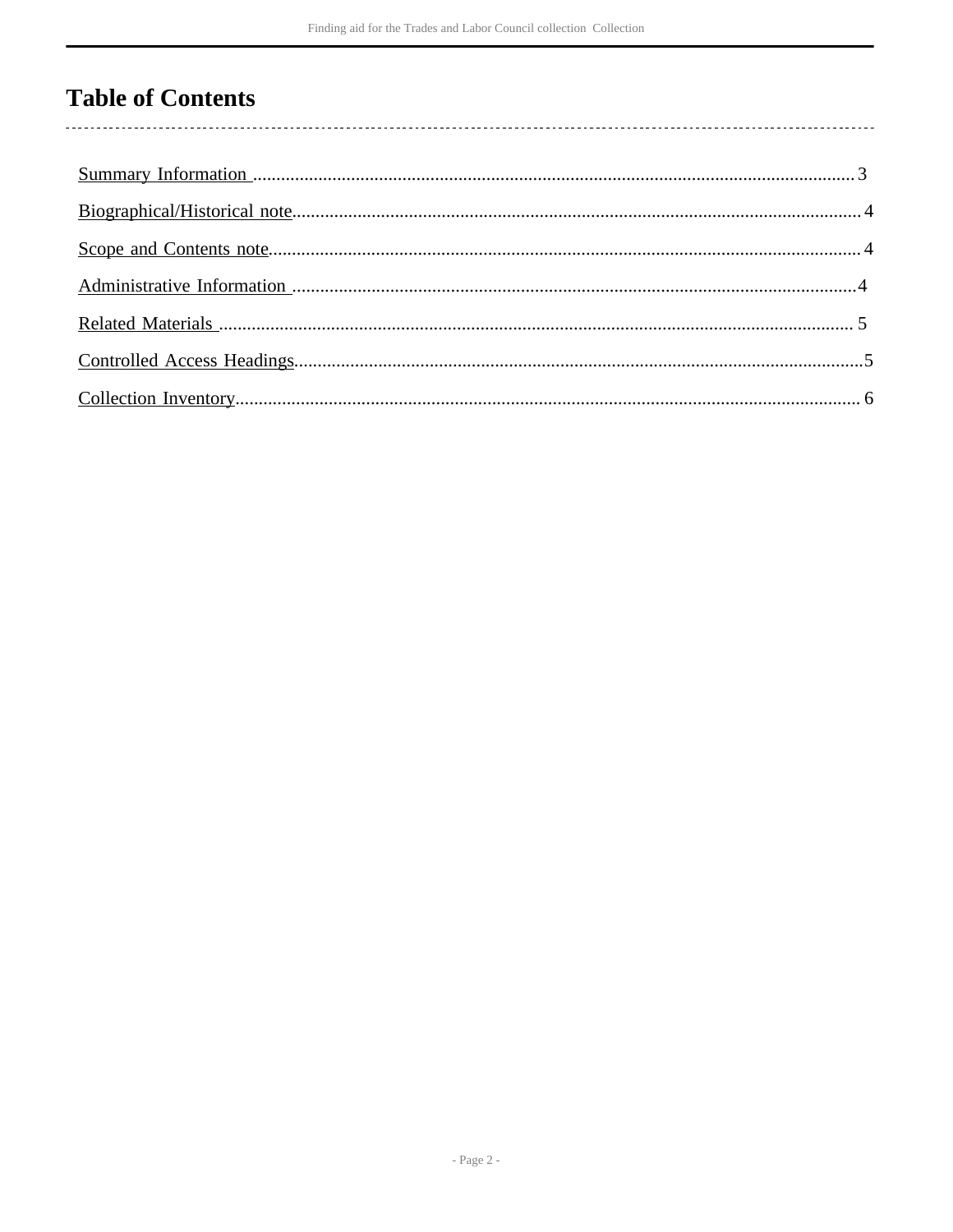## <span id="page-2-0"></span>**Summary Information**

| <b>Repository</b> | Grand Rapids Public Library, Grand Rapids History and Special<br><b>Collections Department</b>                                                                                                                                                                                                                                                                                                                                                                                                                                                                                                                                          |
|-------------------|-----------------------------------------------------------------------------------------------------------------------------------------------------------------------------------------------------------------------------------------------------------------------------------------------------------------------------------------------------------------------------------------------------------------------------------------------------------------------------------------------------------------------------------------------------------------------------------------------------------------------------------------|
| <b>Title</b>      | Trades and Labor Council collection                                                                                                                                                                                                                                                                                                                                                                                                                                                                                                                                                                                                     |
| Date [inclusive]  | 1890-1910                                                                                                                                                                                                                                                                                                                                                                                                                                                                                                                                                                                                                               |
| <b>Extent</b>     | 0.21 Linear feet One box                                                                                                                                                                                                                                                                                                                                                                                                                                                                                                                                                                                                                |
| Language          | English                                                                                                                                                                                                                                                                                                                                                                                                                                                                                                                                                                                                                                 |
| <b>Abstract</b>   | This is a devised collection of programs from annual Labor Day events<br>held by the Trades and Labor Council of Grand Rapids, an umbrella<br>organization for local unions. The Labor Day programs were organized<br>as a celebration of union strength and solidarity, to celebrate labor's own<br>day and to provide an atmosphere of enjoyment for the union workers<br>and their families. The programs include identified images of labor<br>representatives, and/or candidates for office. Advertising is also a large<br>portion of the programs, including engraved or photographic images of<br>some buildings of the period. |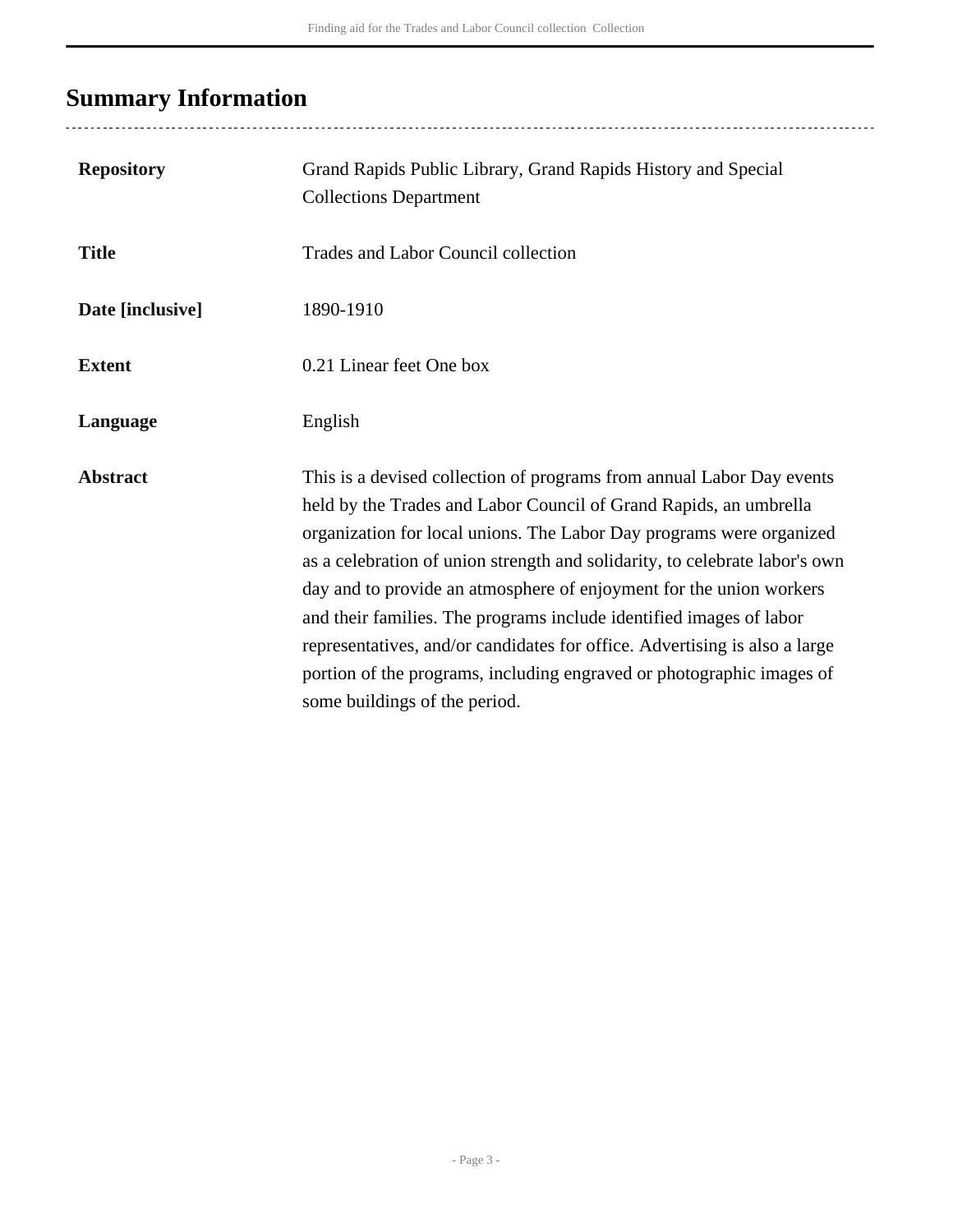### <span id="page-3-0"></span>**Biographical/Historical note**

The Labor Day programs were initiated in 1888 by the Trades and Labor Council of Grand Rapids, an umbrella group for the individual unions that existed at the time. As unions sprang into life or were forced out of existence by management, most were members of the larger organization, the Trades and Labor Council. The Labor Day events were organized as a celebration of union strength and solidarity, to celebrate labor's own day, and to provide an atmosphere of enjoyment for the union workers and their families. As the years passed, politicians and other people seeking help or support from the unions used the event as an opportunity to show their support of the unions or union causes by joining the celebration. Held at Ramona Park, the annual event was always well attended by labor and its supporters.

### <span id="page-3-1"></span>**Scope and Contents note**

The collection serves as a yearly document of labor's progress and defeats through the descriptions given in the programs of the member unions. Speakers and political figures featured, as well, are an indication of those supportive of labor and thus earning labor's notice. The collection spans the fourth (1890) Labor Day celebration through the twenty-fourth, with several years missing. The items also include informative advertising, and may have some unique images of Grand Rapids buildings.

### <span id="page-3-2"></span>**Administrative Information**

#### **Publication Information**

Grand Rapids Public Library, Grand Rapids History and Special Collections Department March 1987

#### **Immediate Source of Acquisition note**

Library purchase, accession numbers 1986.312, P2006.003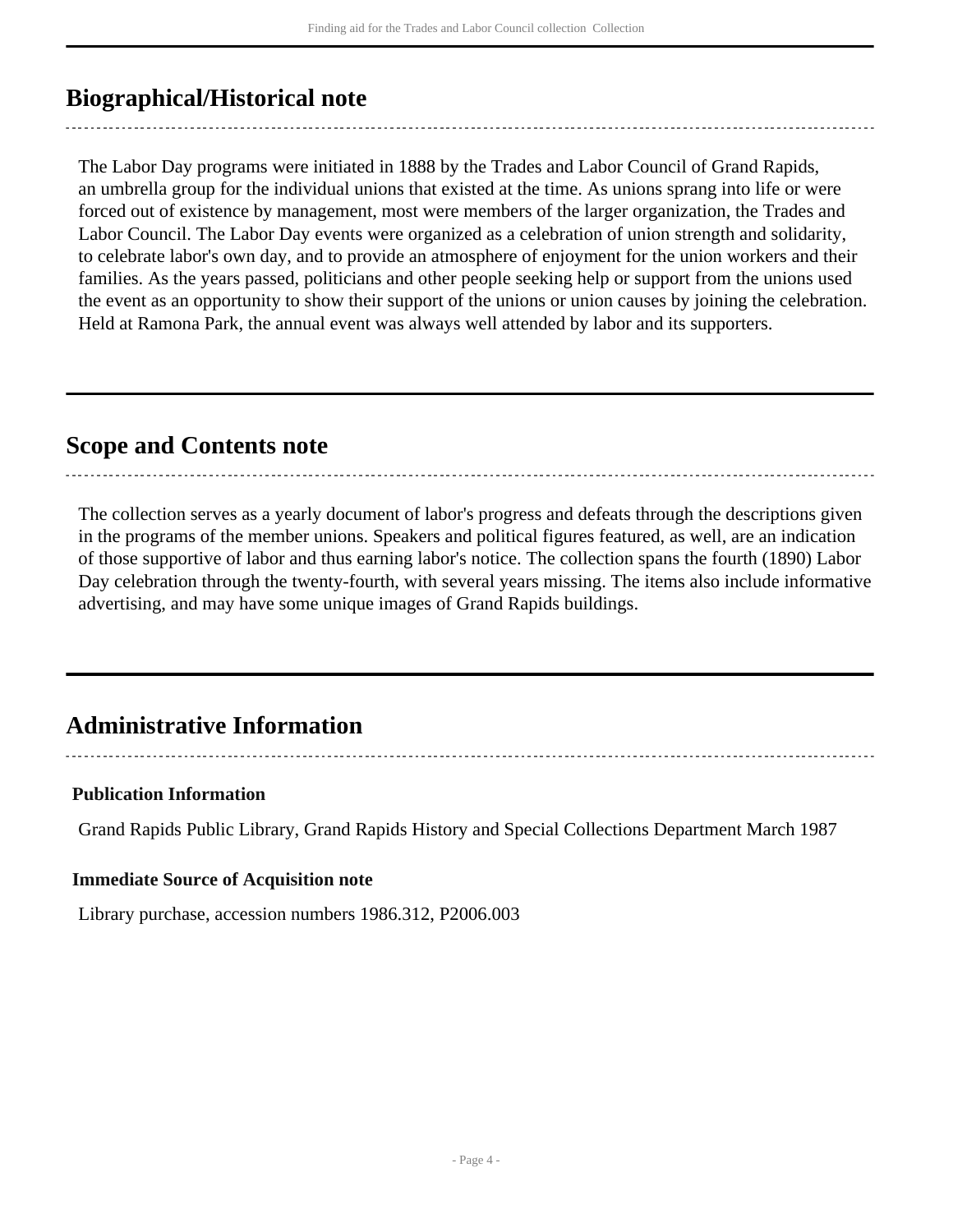### <span id="page-4-0"></span>**Related Materials**

 $\sim$ 

 $\overline{a}$ 

### **Related Archival Materials note**

See also Coll. 239, the GRPL Scrapbook Collection

### <span id="page-4-1"></span>**Controlled Access Headings**

#### **Corporate Name(s)**

• Trades and Labor Council of Grand Rapids.

#### **Geographic Name(s)**

• Grand Rapids (Mich.) -- History

### **Subject(s)**

- Labor Day
- Labor unions -- Michigan -- Grand Rapids -- History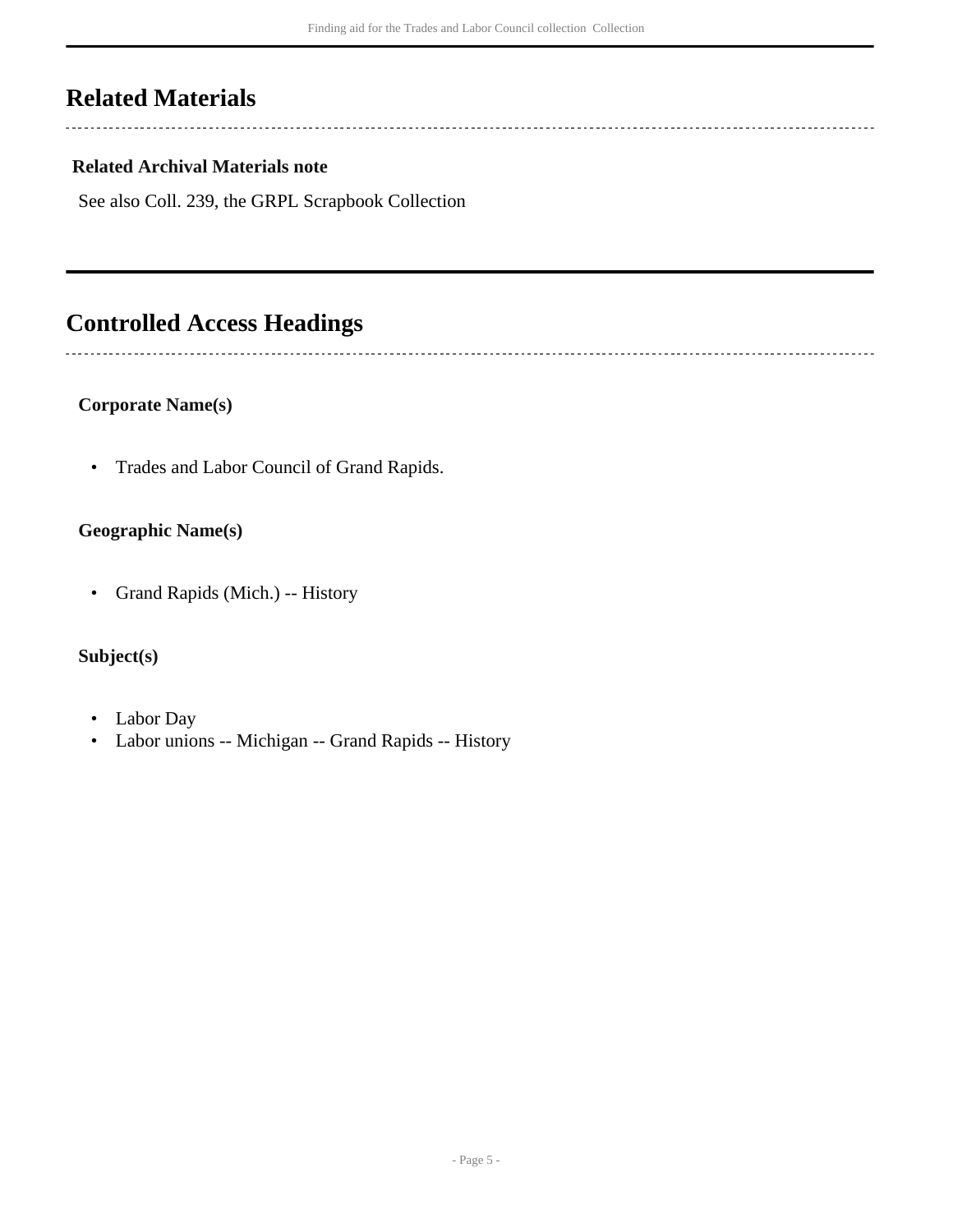# <span id="page-5-0"></span>**Collection Inventory**

| <b>Programs</b>              |              |                  |
|------------------------------|--------------|------------------|
|                              | <b>Box</b>   | Folder           |
| 1890. Fourth                 | $\mathbf 1$  | $\mathbf{1}$     |
| 1892. Sixth                  | $\mathbf{1}$ | $\overline{2}$   |
| 1893. Seventh                | $\mathbf{1}$ | $\mathfrak{Z}$   |
| 1894. (2) Eighth             | $\mathbf{1}$ | $\overline{4}$   |
| 1895. (2) Ninth              | $\mathbf 1$  | $\sqrt{5}$       |
| 1896. Tenth. Fragments only. | $\mathbf{1}$ | $\boldsymbol{6}$ |
| 1897. Eleventh               | $\mathbf{1}$ | $\overline{7}$   |
| 1898. [Twelfth]              | $\mathbf{1}$ | $8\,$            |
| 1900. [Fourteenth]           | $\mathbf{1}$ | 9                |
| 1902. Sixteenth              | $\mathbf{1}$ | $10\,$           |
| 1903. Seventeenth            | $\mathbf{1}$ | $11\,$           |